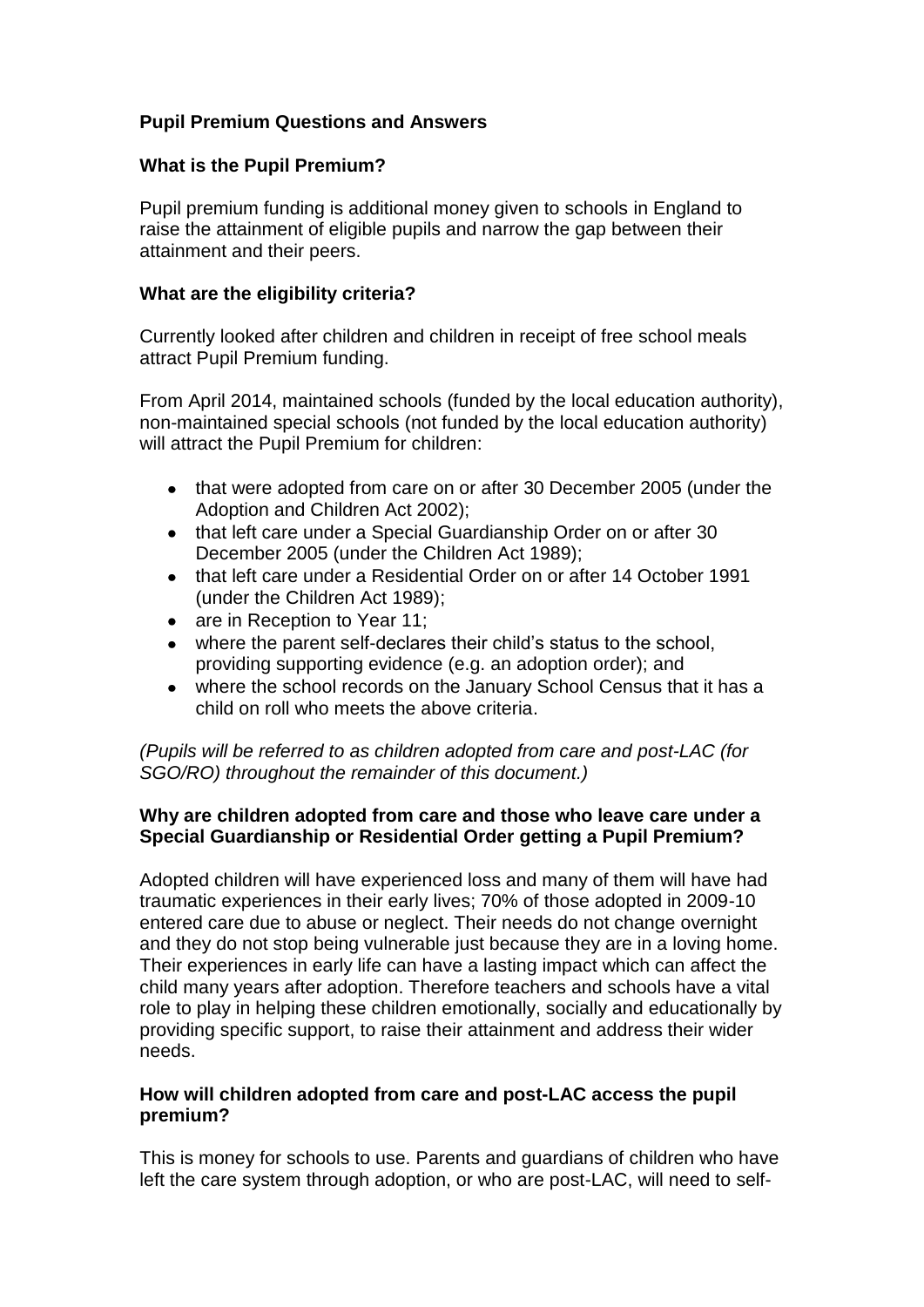declare their child's status to the school where their child is on roll. Parents and guardians will be required to provide evidence to the school, such as their Adoption Order a letter from the local authority that originally looked after the child. The school can then use that information to record on their School Census how many children on their roll were adopted from care or are post-LAC.

### **How to present sensitive information when declaring to schools?**

Information on an Adoption Court Order is sensitive and includes information you may not want to share with a school. Parents can photocopy the child's Adoption Order and conceal information about birth parents before they present it to schools.

It is crucial that the school can clearly see the child's name (since they were adopted), the date on which they were adopted and the Agency they were originally adopted from.

# **When is the self-declaration deadline?**

In order for schools to receive funding from April 2014 children will need to be recorded as eligible on the School Census by **Thursday 16 January 2014.** 

Schools will not necessarily be aware that they have adopted children and post-LAC on roll and so we would encourage parents/guardians to come forward, rather than relying on the school to approach them.

# **Will parents and guardians need to self-declare again? If so, when?**

Parents and guardians will need to self-declare again if their child moves school. Parents and guardians will need to ensure that they self-declare to the new school before the next January School Census to ensure that the school can attract the Pupil Premium funding to which it is entitled.

# **How much funding will each school receive?**

The Pupil Premium is £1900 per eligible child, per year.

### **How is funding paid?**

Funding for those adopted from care, leave care under a special guardianship or residence order will be paid directly to schools.

## **Why is the Pupil Premium for children adopted from care and post-LAC going to schools?**

Children adopted from care and post-LAC are no longer looked after and virtual school heads do not have a role in promoting their achievement. Individual schools are responsible for the educational outcomes of children adopted from care/post-LAC on roll and therefore are best placed to decide